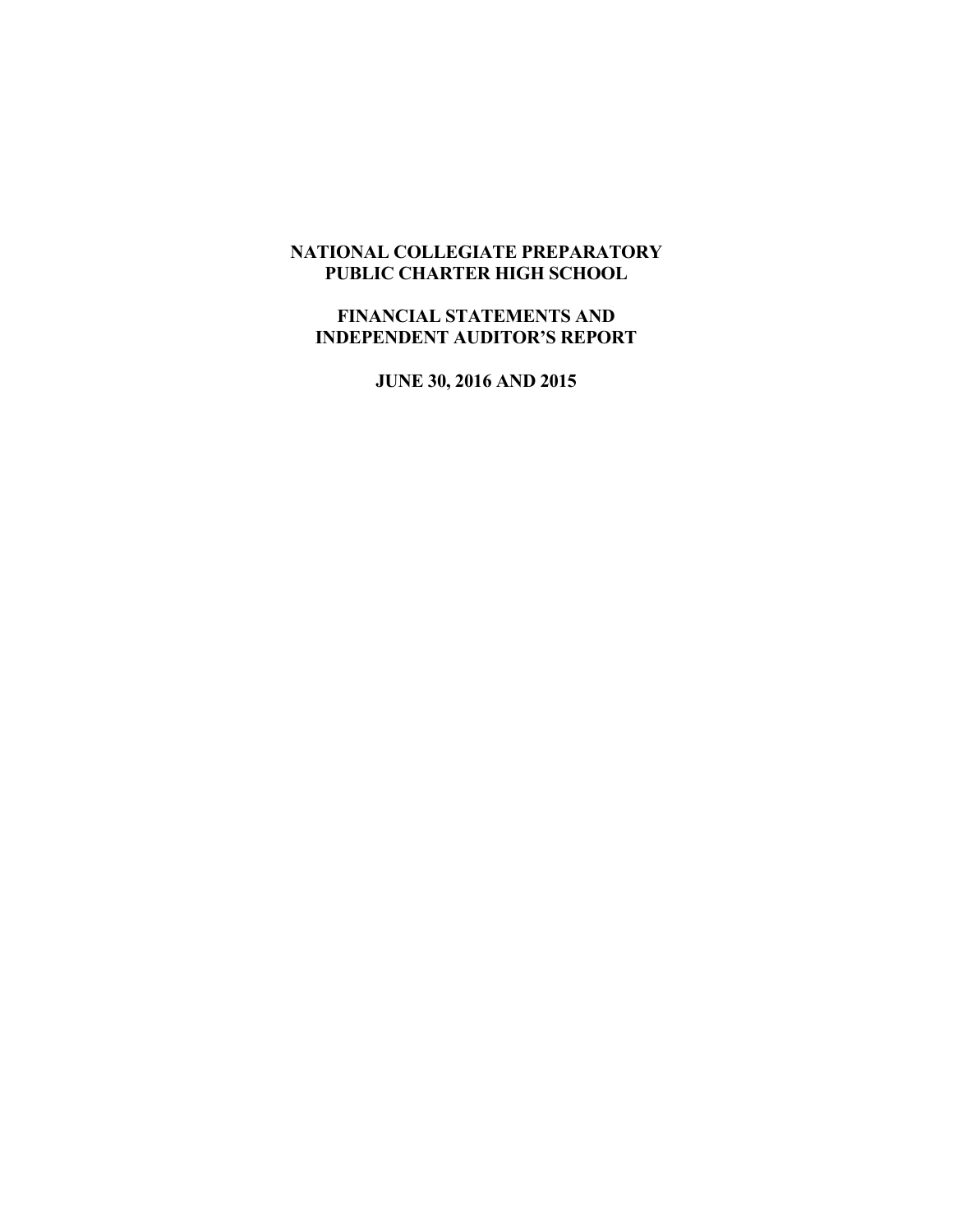# **TABLE OF CONTENTS**

|                                                                                                                                                                      | Page No.       |
|----------------------------------------------------------------------------------------------------------------------------------------------------------------------|----------------|
| <b>INDEPENDENT AUDITOR'S REPORT</b>                                                                                                                                  | $1 - 2$        |
| <b>FINANCIAL STATEMENTS</b>                                                                                                                                          |                |
| <b>Statements of Financial Position</b>                                                                                                                              | 3              |
| <b>Statements of Activities</b>                                                                                                                                      | $\overline{4}$ |
| Statement of Functional Expenses, Year Ended June 30, 2016                                                                                                           | 5              |
| Statement of Functional Expenses, Year Ended June 30, 2015                                                                                                           | 6              |
| <b>Statements of Cash Flows</b>                                                                                                                                      | $\tau$         |
| Notes to the Financial Statements                                                                                                                                    | $8 - 13$       |
| Independent Auditor's Report on Internal Control Over Financial Reporting and on<br>Compliance and Other Matters Based on an Audit of Financial Statements Performed |                |
| in Accordance with <i>Government Auditing Standards</i>                                                                                                              | $14 - 15$      |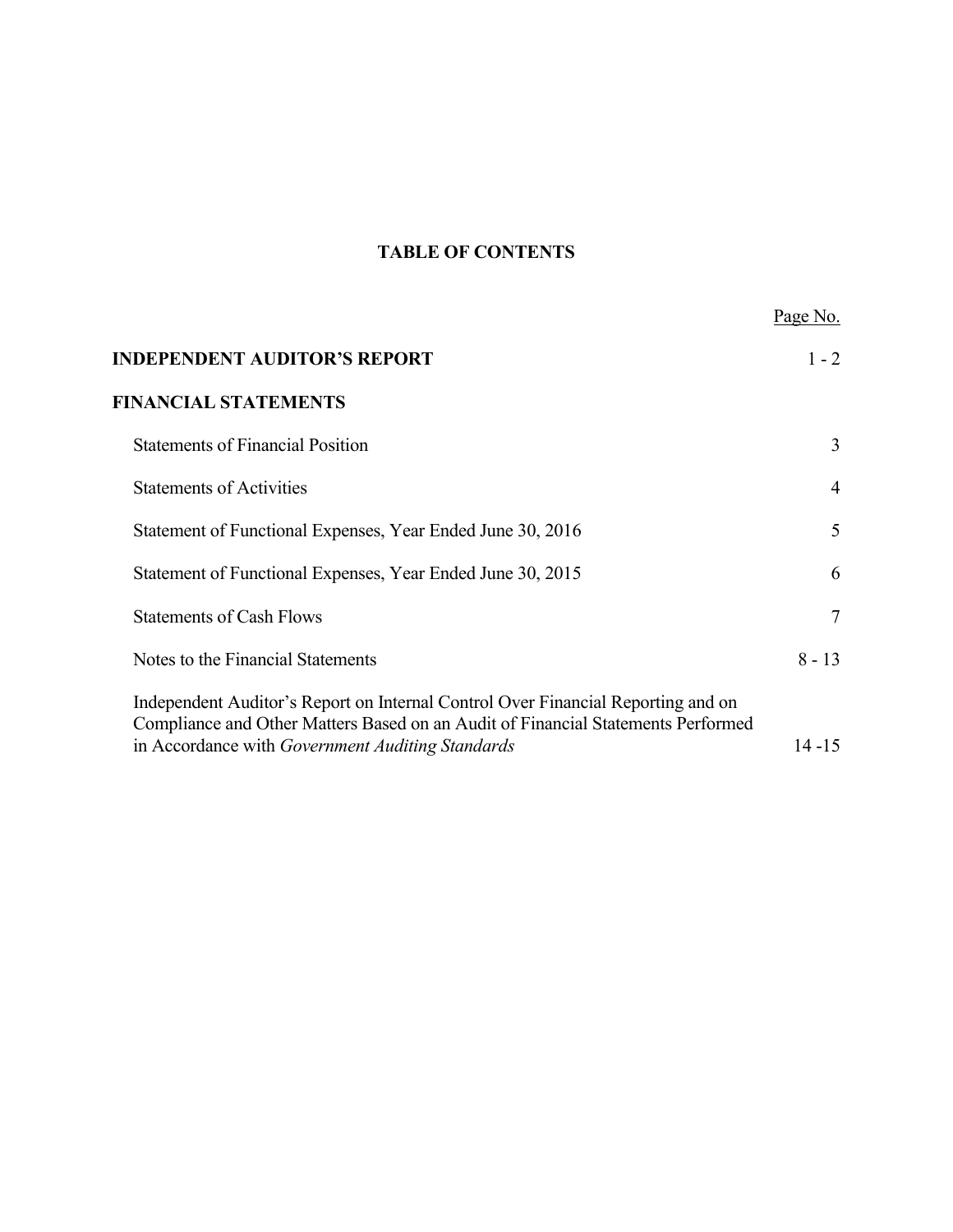

1730 Rhode Island Avenue, NW Suite 800 Washington, DC 20036 (202) 296-3306 Fax: (202) 296-0059

Independent Auditor's Report

The Board of Trustees National Collegiate Preparatory Public Charter High School Washington, DC

## **Report on the Financial Statements**

We have audited the accompanying financial statements of National Collegiate Preparatory Public Charter High School, a nonprofit organization, which comprise the statements of financial position as of June 30, 2016 and 2015, and the related statements of activities, functional expenses, and cash flows for the years then ended, and the related notes to the financial statements.

## *Management's Responsibility for the Financial Statements*

Management is responsible for the preparation and fair presentation of these financial statements in accordance with accounting principles generally accepted in the United States of America; this includes the design, implementation, and maintenance of internal control relevant to the preparation and fair presentation of financial statements that are free from material misstatement, whether due to fraud or error.

### *Auditor's Responsibility*

Our responsibility is to express an opinion on these financial statements based on our audits. We conducted our audits in accordance with auditing standards generally accepted in the United States of America and the standards applicable to financial audits contained in *Government Auditing Standards,* issued by the Comptroller General of the United States. Those standards require that we plan and perform the audit to obtain reasonable assurance about whether the financial statements are free from material misstatement.

An audit involves performing procedures to obtain audit evidence about the amounts and disclosures in the financial statements. The procedures selected depend on the auditor's judgment, including the assessment of the risks of material misstatement of the financial statements, whether due to fraud or error. In making those risk assessments, the auditor considers internal control relevant to the entity's preparation and fair presentation of the financial statements in order to design audit procedures that are appropriate in the circumstances, but not for the purpose of expressing an opinion on the effectiveness of the entity's internal control. Accordingly, we express no such opinion. An audit also includes evaluating the appropriateness of accounting policies used and the reasonableness of significant accounting estimates made by management, as well as evaluating the overall presentation of the financial statements.

We believe that the audit evidence we have obtained is sufficient and appropriate to provide a basis for our audit opinion.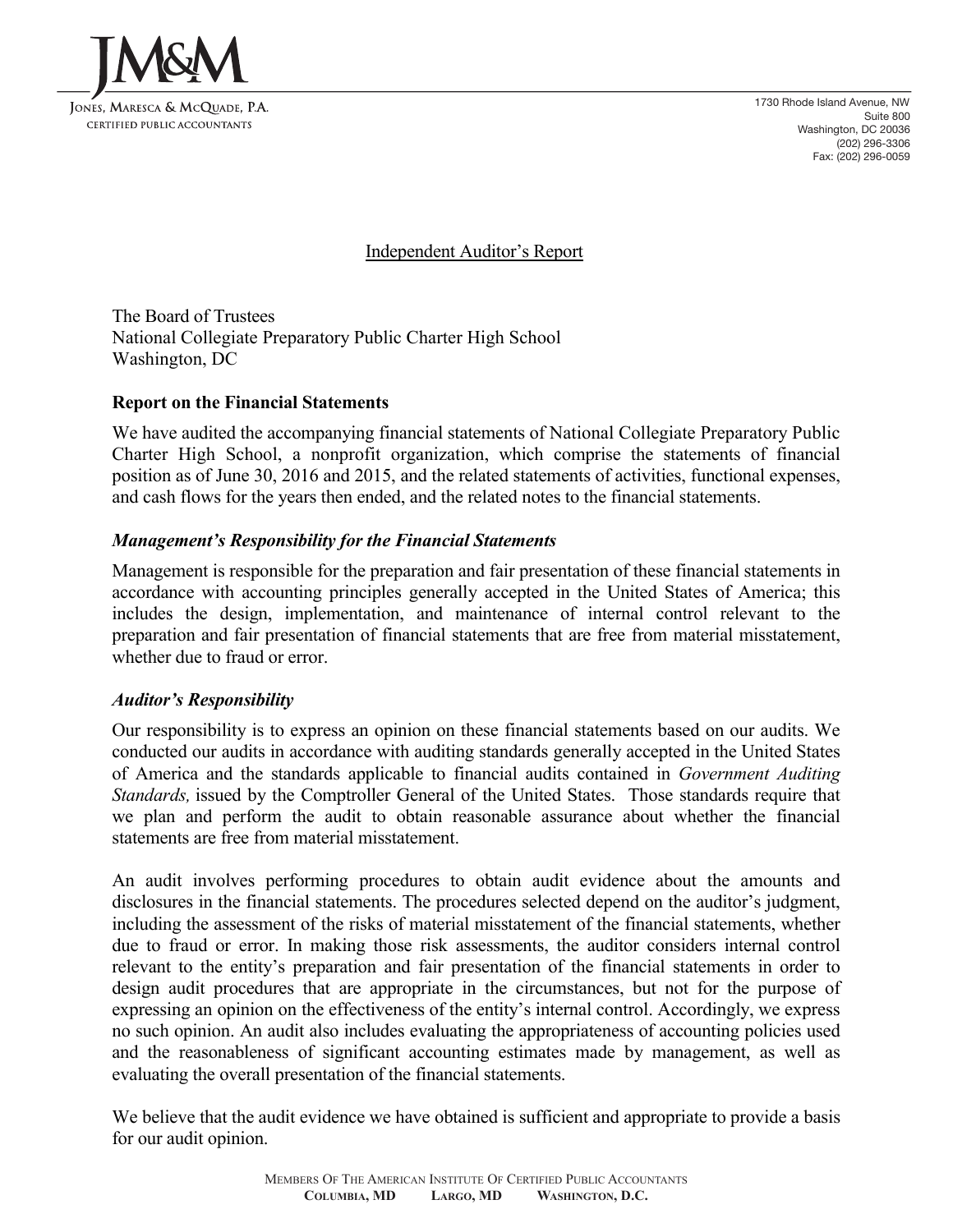Independent Auditor's Report National Collegiate Preparatory Public Charter High School Page Two

## *Opinion*

In our opinion, the financial statements referred to above present fairly, in all material respects, the financial position of National Collegiate Preparatory Public Charter High School as of June 30, 2016 and 2015, and the changes in its net assets and its cash flows for the years then ended in accordance with accounting principles generally accepted in the United States of America.

## **Other Reporting Required by** *Government Auditing Standards*

In accordance with *Government Auditing Standards*, we have also issued our report dated xxx, 2016 on our consideration of National Collegiate Preparatory Public Charter High School's internal control over financial reporting and on our tests of its compliance with certain provisions of laws, regulations, contracts, and grant agreements and other matters. The purpose of that report is to describe the scope of our testing of internal control over financial reporting and compliance and the results of that testing, and not to provide an opinion on internal control over financial reporting or on compliance. That report is an integral part of an audit performed in accordance with *Government Auditing Standards* in considering National Collegiate Preparatory Public Charter High School's internal control over financial reporting and compliance.

Jam Marca & Ma Quade PA

Washington, DC December 2, 2016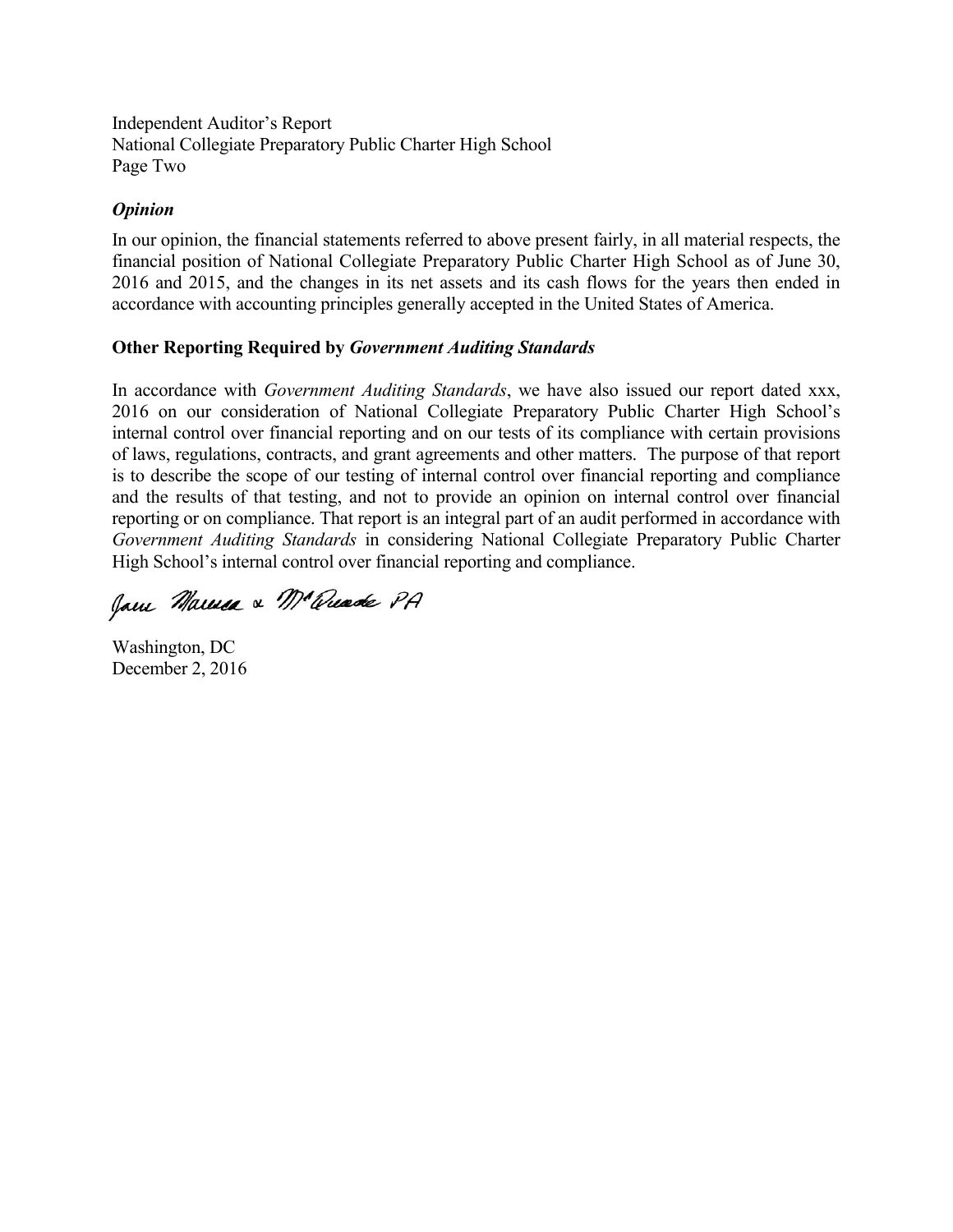## **NATIONAL COLLEGIATE PREPARATORY PUBLIC CHARTER HIGH SCHOOL STATEMENTS OF FINANCIAL POSITION JUNE 30, 2016 AND 2015**

|                                         |              | 2016      |    | 2015      |  |
|-----------------------------------------|--------------|-----------|----|-----------|--|
| <b>ASSETS</b>                           |              |           |    |           |  |
| <b>CURRENT ASSETS</b>                   |              |           |    |           |  |
| Cash                                    | $\mathbb{S}$ | 609,518   | \$ | 255,388   |  |
| Accounts and grants receivable          |              | 191,695   |    | 428,787   |  |
| Prepaid expenses                        |              | 36,751    |    | 115,652   |  |
| <b>Total Current Assets</b>             |              | 837,964   |    | 799,827   |  |
| PROPERTY AND EQUIPMENT, NET             |              | 192,897   |    | 251,373   |  |
| <b>OTHER ASSETS</b>                     |              |           |    |           |  |
| Certificate of deposit                  |              | 6,333     |    | 6,328     |  |
| Security deposit                        |              | 15,000    |    | 5,000     |  |
| <b>Total Other Assets</b>               |              | 21,333    |    | 11,328    |  |
| <b>TOTAL ASSETS</b>                     | \$           | 1,052,194 | \$ | 1,062,528 |  |
| <b>LIABILITIES AND NET ASSETS</b>       |              |           |    |           |  |
| <b>CURRENT LIABILITIES</b>              |              |           |    |           |  |
| Accounts payable                        | $\mathbf S$  | 207,691   | \$ | 86,391    |  |
| Accrued expenses                        |              | 6,609     |    | 28,365    |  |
| Defered revenue                         |              | 29,126    |    | 35,282    |  |
| Line of credit                          |              |           |    | 150,000   |  |
| <b>Total Current Liabilities</b>        |              | 243,426   |    | 300,038   |  |
| <b>NET ASSETS</b>                       |              |           |    |           |  |
| Unrestricted                            |              | 808,768   |    | 762,490   |  |
| <b>TOTAL LIABILITIES AND NET ASSETS</b> | \$           | 1,052,194 | \$ | 1,062,528 |  |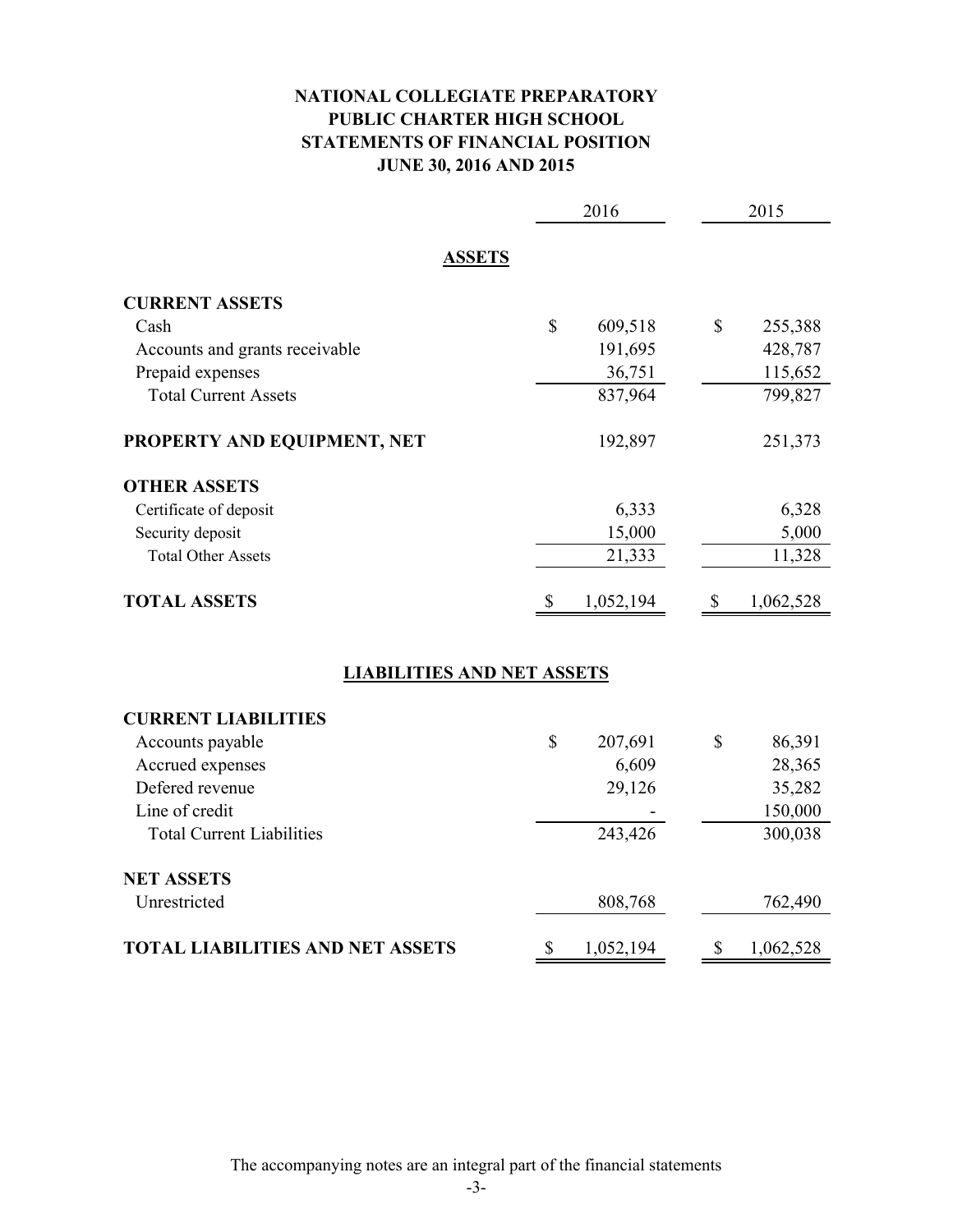### **NATIONAL COLLEGIATE PREPARATORY PUBLIC CHARTER HIGH SCHOOL STATEMENTS OF ACTIVITIES JUNE 30, 2016 AND 2015**

|                                         | 2016 |           | 2015 |           |
|-----------------------------------------|------|-----------|------|-----------|
| <b>UNRESTRICTED REVENUE AND SUPPORT</b> |      |           |      |           |
| Per pupil appropriations                | \$   | 4,613,889 | \$   | 5,096,199 |
| Per pupil facility allowance            |      | 871,596   |      | 940,032   |
| Federal entitlements and grants         |      | 493,177   |      | 506,386   |
| Activity fees                           |      | 49,672    |      | 34,004    |
| Other grants and contributions          |      | 85,908    |      | 33,906    |
| In-kind contributions                   |      | 250       |      | 2,725     |
| Other income                            |      | 1,542     |      | 2,849     |
| <b>Total Revenue and Support</b>        |      | 6,116,034 |      | 6,616,101 |
| <b>EXPENSES</b>                         |      |           |      |           |
| Program services                        |      | 5,556,839 |      | 5,436,124 |
| Support services                        |      |           |      |           |
| General and administrative              |      | 494,690   |      | 533,987   |
| Fundraising                             |      | 18,227    |      | 30,615    |
| <b>Total Support Services</b>           |      | 512,917   |      | 564,602   |
| <b>Total Expenses</b>                   |      | 6,069,756 |      | 6,000,726 |
| <b>CHANGE IN NET ASSETS</b>             |      | 46,278    |      | 615,375   |
| NET ASSETS, Beginning of year           |      | 762,490   |      | 147,115   |
| NET ASSETS, End of year                 | \$   | 808,768   | \$   | 762,490   |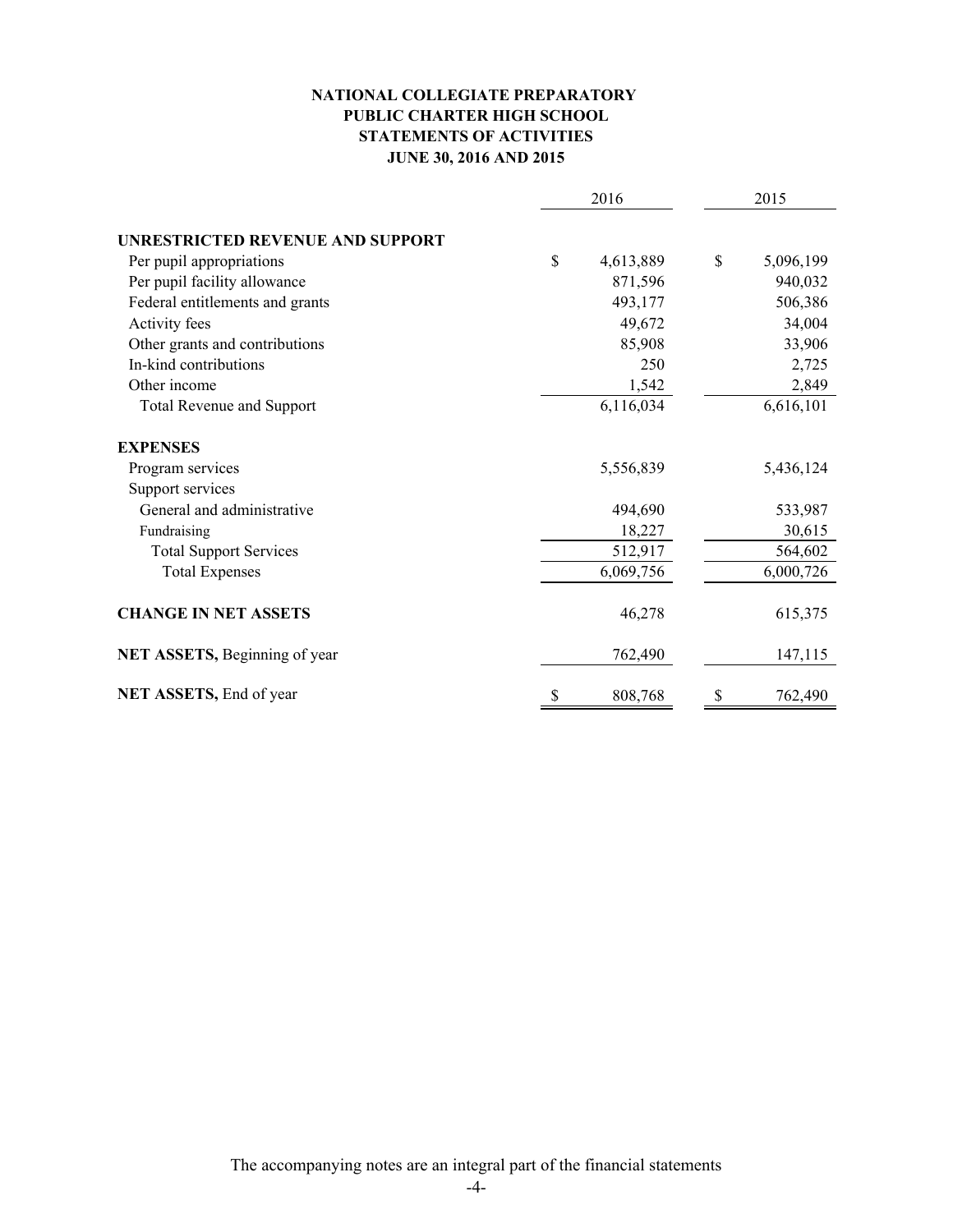#### **NATIONAL COLLEGIATE PREPARATORY PUBLIC CHARTER HIGH SCHOOL STATEMENT OF FUNCTIONAL EXPENSES YEAR ENDED JUNE 30, 2016**

|                                                   |                 | <b>SUPPORT SERVICES</b> |              |                           |  |
|---------------------------------------------------|-----------------|-------------------------|--------------|---------------------------|--|
|                                                   | Program         | General and             |              |                           |  |
|                                                   | Services        | Administrative          | Fundraising  | Total                     |  |
| <b>Personnel, Salaries, and Related Expenses:</b> |                 |                         |              |                           |  |
| <b>Salaries</b>                                   | \$<br>2,808,294 | \$<br>323,088           | \$           | \$<br>3,131,382           |  |
| Employee benefits                                 | 227,258         | 26,763                  |              | 254,021                   |  |
| Payroll taxes                                     | 231,477         | 27,261                  |              | 258,738                   |  |
| Professional development                          | 35,389          |                         |              | 35,389                    |  |
| Travel and meetings                               | 1,360           |                         |              | 1,360                     |  |
| Contracted services                               | 240,910         |                         |              | 240,910                   |  |
| Other staff expenses                              | 60,387          |                         |              | 60,387                    |  |
| Total Personnel, Salaries and Related Expenses    | 3,605,075       | 377,112                 |              | 3,982,187                 |  |
| <b>Direct Student Costs:</b>                      |                 |                         |              |                           |  |
| Supplies and materials                            | 9,993           |                         |              | 9,993                     |  |
| Contracted instruction fees                       | 124,083         |                         |              | 124,083                   |  |
| Textbooks                                         | 20,380          |                         |              | 20,380                    |  |
| Student assessments                               | 46,814          |                         |              | 46,814                    |  |
| Food service                                      | 150,864         |                         |              | 150,864                   |  |
| Other student costs                               | 319,807         |                         |              | 319,807                   |  |
| <b>Total Direct Student Costs</b>                 | 671,941         |                         |              | 671,941                   |  |
| Occupancy:                                        |                 |                         |              |                           |  |
| Rent                                              | 853,744         | 4,006                   |              | 857,750                   |  |
| Maintenance and repairs                           | 2,245           | 10                      |              | 2,255                     |  |
| <b>Total Occupancy Expenses</b>                   | 855,989         | 4,016                   |              | 860,005                   |  |
| <b>Office Expenses:</b>                           |                 |                         |              |                           |  |
| Office supplies and materials                     | 11,206          | 52                      |              | 11,258                    |  |
| Equipment rental                                  | 33,884          | 159                     |              | 34,043                    |  |
| Telecommunications                                | 26,424          | 124                     |              | 26,548                    |  |
| Professional fees                                 | 86,755          | 112,268                 |              | 199,023                   |  |
| Printing and publications                         | 9,642           | 45                      |              | 9,687                     |  |
| Postage and shipping                              | 3,859           | 18                      |              | 3,877                     |  |
| Computer and related                              | 51,435          | 242                     |              | 51,677                    |  |
| Other office expenses                             | 1,793           | 9                       |              | 1,802                     |  |
| <b>Total Office Expenses</b>                      | 224,998         | 112,917                 |              | 337,915                   |  |
| <b>General Expenses:</b>                          |                 |                         |              |                           |  |
| Insurance                                         | 20,873          | 98                      |              | 20,971                    |  |
| Interest                                          | 2,633           | 13                      |              | 2,646                     |  |
| Administration fees                               | 61,175          |                         |              | 61,175                    |  |
| Depreciation                                      | 98,102          | 460                     |              | 98,562                    |  |
| Fees and licenses                                 | 15,803          | 74                      |              | 15,877                    |  |
| Other general expenses                            |                 |                         | 18,227       | 18,227                    |  |
| Donated services/products                         | 250             |                         |              | 250                       |  |
| <b>Total General Expenses</b>                     | 198,836         | 645                     | 18,227       | 217,708                   |  |
| <b>TOTAL EXPENSES</b>                             | \$<br>5,556,839 | $\mathbb S$<br>494,690  | \$<br>18,227 | $\mathbb{S}$<br>6,069,756 |  |

The accompanying notes are an integral part of the financial statements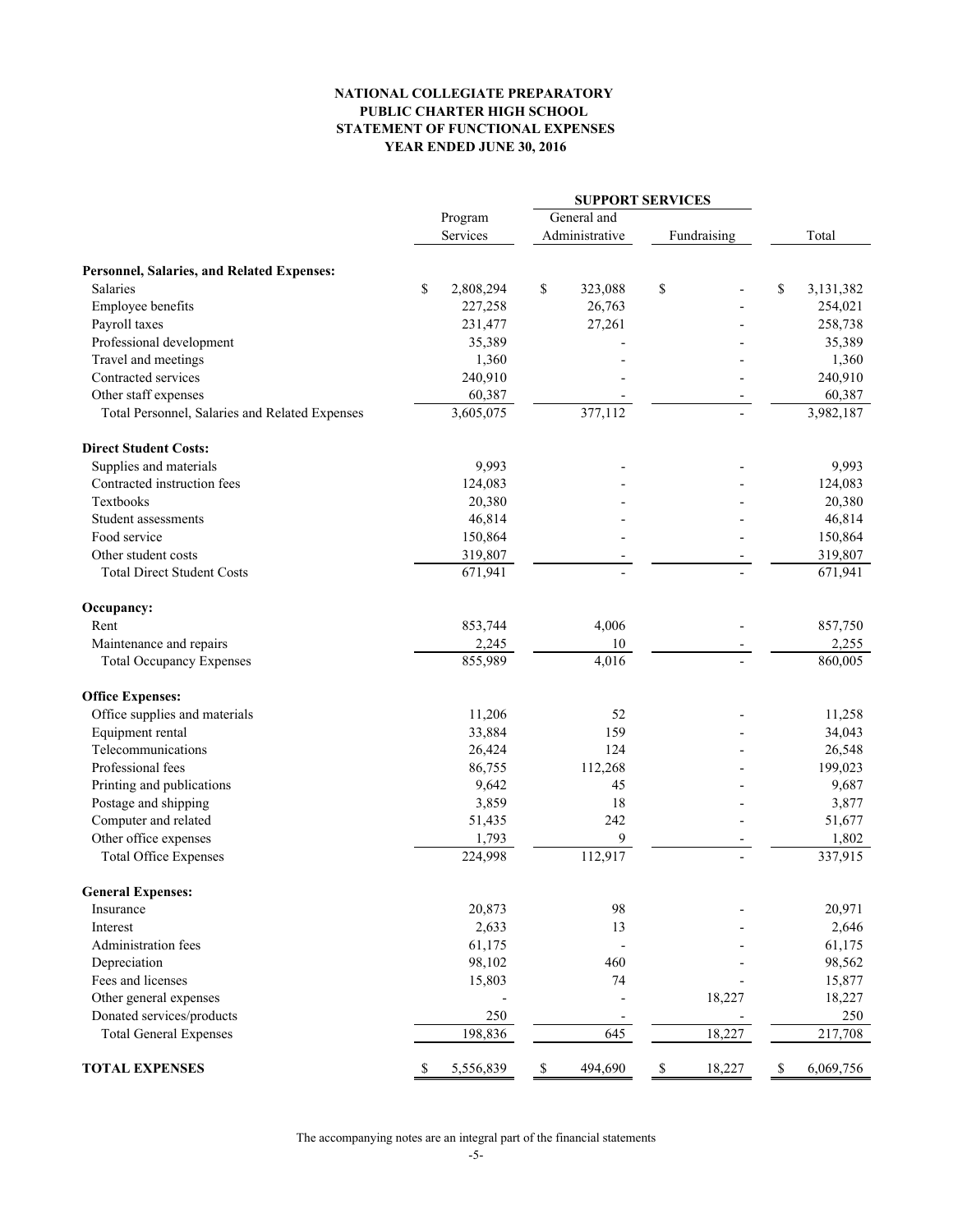#### **NATIONAL COLLEGIATE PREPARATORY PUBLIC CHARTER HIGH SCHOOL STATEMENT OF FUNCTIONAL EXPENSES YEAR ENDED JUNE 30, 2015**

|                                                |                 | <b>SUPPORT SERVICES</b> |              |                 |
|------------------------------------------------|-----------------|-------------------------|--------------|-----------------|
|                                                | Program         | General and             |              |                 |
|                                                | Services        | Administrative          | Fundraising  | Total           |
| Personnel, Salaries, and Related Expenses:     |                 |                         |              |                 |
| <b>Salaries</b>                                | \$<br>2,767,585 | \$<br>333,462           | \$           | \$<br>3,101,047 |
| Employee benefits                              | 205,798         | 25,103                  |              | 230,901         |
| Payroll taxes                                  | 224,077         | 27,332                  |              | 251,409         |
| Professional development                       | 32,160          |                         |              | 32,160          |
| Travel and meetings                            | 5,091           |                         |              | 5,091           |
| Contracted services                            | 218,049         |                         |              | 218,049         |
| Other staff expenses                           | 23,315          |                         |              | 23,315          |
| Total Personnel, Salaries and Related Expenses | 3,476,075       | 385,897                 |              | 3,861,972       |
| <b>Direct Student Costs:</b>                   |                 |                         |              |                 |
| Supplies and materials                         | 16,807          |                         |              | 16,807          |
| Contracted instruction fees                    | 152,930         |                         |              | 152,930         |
| Textbooks                                      | 34,500          |                         |              | 34,500          |
| Student assessments                            | 59,261          |                         |              | 59,261          |
| Food service                                   | 165,787         |                         |              | 165,787         |
| Other student costs                            | 316,716         | -                       |              | 316,716         |
| <b>Total Direct Student Costs</b>              | 746,001         |                         |              | 746,001         |
| Occupancy:                                     |                 |                         |              |                 |
| Rent                                           | 845,808         | 3,968                   |              | 849,776         |
| Maintenance and repairs                        | 1,682           | 8                       |              | 1,690           |
| <b>Total Occupancy Expenses</b>                | 847,490         | 3,976                   |              | 851,466         |
| <b>Office Expenses:</b>                        |                 |                         |              |                 |
| Office supplies and materials                  | 12,932          | 58                      |              | 12,990          |
| Equipment rental                               | 38,591          | 181                     |              | 38,772          |
| Telecommunications                             | 20,299          | 95                      |              | 20,394          |
| Professional fees                              | 21,674          | 129,555                 |              | 151,229         |
| Printing and publications                      | 7,211           | 34                      |              | 7,245           |
| Postage and shipping                           | 3,843           | 18                      |              | 3,861           |
| Computer and related                           | 51,022          | 239                     |              | 51,261          |
| Other office expenses                          | 1,407           | $\overline{7}$          |              | 1,414           |
| <b>Total Office Expenses</b>                   | 156,979         | 130,187                 |              | 287,166         |
| <b>General Expenses:</b>                       |                 |                         |              |                 |
| Insurance                                      | 17,222          | 81                      |              | 17,303          |
| Interest                                       | 2,675           | 13                      |              | 2,688           |
| Administration fees                            | 66,021          |                         |              | 66,021          |
| Depreciation                                   | 107,235         | 13,741                  |              | 120,976         |
| Fees and licenses                              | 13,714          | 79                      |              | 13,793          |
| Other general expenses                         |                 | $\overline{a}$          | 30,615       | 30,615          |
| Donated services/products                      | 2,712           | 13                      |              | 2,725           |
| <b>Total General Expenses</b>                  | 209,579         | 13,927                  | 30,615       | 254,121         |
| <b>TOTAL EXPENSES</b>                          | 5,436,124<br>S  | \$<br>533,987           | \$<br>30,615 | \$<br>6,000,726 |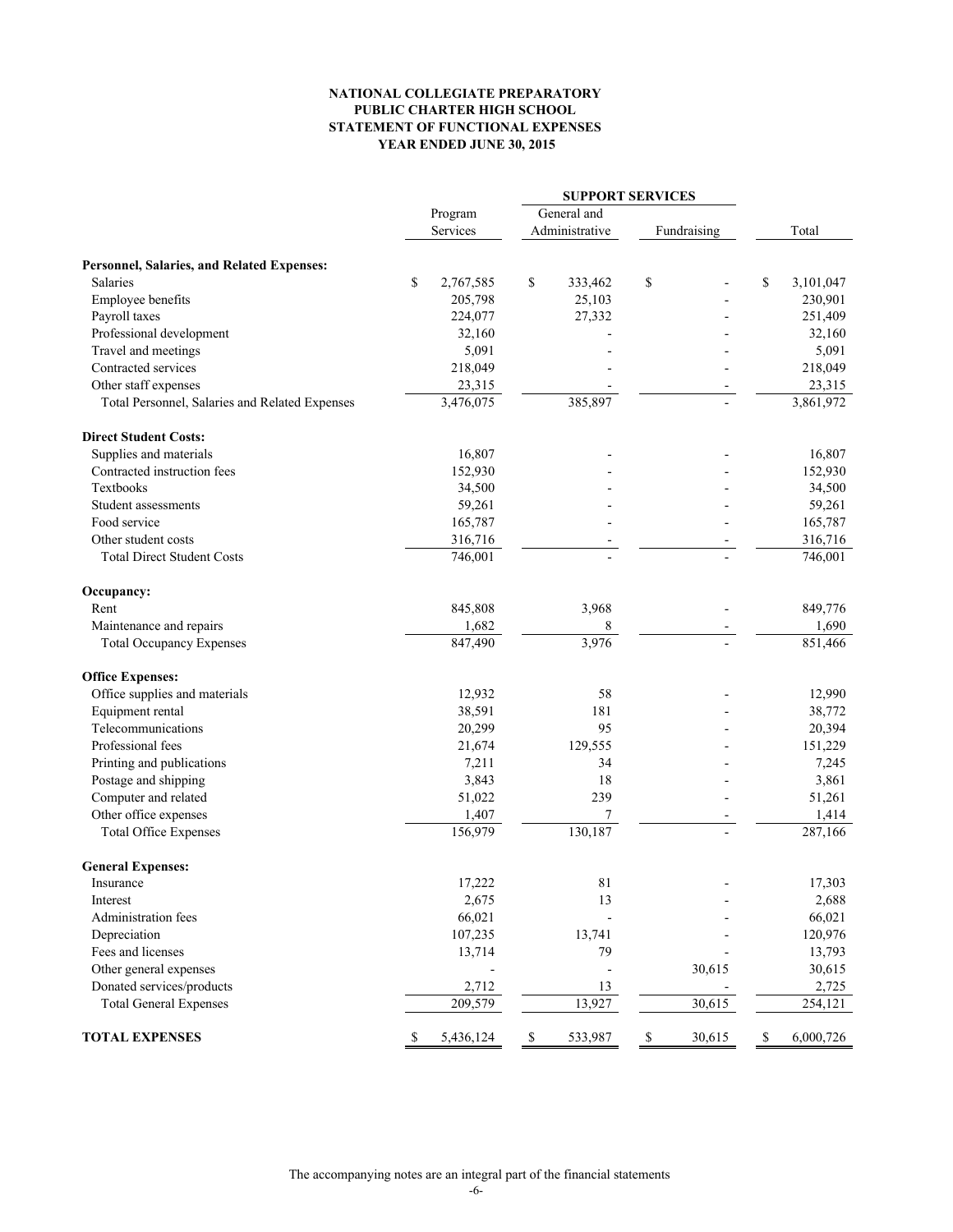## **NATIONAL COLLEGIATE PREPARATORY PUBLIC CHARTER HIGH SCHOOL STATEMENTS OF CASH FLOWS YEARS ENDED JUNE 30, 2016 AND 2015**

|                                                             | 2016 |           | 2015 |            |
|-------------------------------------------------------------|------|-----------|------|------------|
| <b>CASH FLOWS FROM OPERATING ACTIVITIES</b>                 |      |           |      |            |
| Change in net assets                                        | \$   | 46,278    | \$   | 615,375    |
| Adjustments to reconcile change in net assets to net cash   |      |           |      |            |
| provided by operating activities                            |      |           |      |            |
| Depreciation                                                |      |           |      | 120,976    |
|                                                             |      | 98,562    |      |            |
| (Increase) decrease in assets:                              |      |           |      |            |
| Accounts and grants receivable                              |      | 237,092   |      | (342, 926) |
| Prepaid expenses                                            |      | 78,901    |      | (1,460)    |
| Security deposit                                            |      | (10,000)  |      |            |
| Increase (decrease) in liabilities:                         |      |           |      |            |
| Accounts payable                                            |      | 121,300   |      | (14,901)   |
| Accrued expenses                                            |      | (21,756)  |      | (9,689)    |
| Deferred revenue                                            |      | (6, 156)  |      | (154, 935) |
| Net Cash Provided By Operating Activities                   |      | 544,221   |      | 212,440    |
| <b>CASH FLOWS FROM INVESTING ACTIVITIES</b>                 |      |           |      |            |
| Purchases of property and equipment                         |      | (40,086)  |      | (69,071)   |
| Purchases and redemptions of certificate of deposit         |      | (5)       |      | (6,328)    |
| Net Cash Used In Investing Activities                       |      | (40,091)  |      | (75, 399)  |
| <b>CASH FLOWS FROM FINANCING ACTIVITIES</b>                 |      |           |      |            |
| Proceeds from line of credit                                |      |           |      | 50,000     |
| Principal payments on short-term loan                       |      |           |      | (165,000)  |
| Principal payments on line of credit                        |      | (150,000) |      |            |
| Net Cash Used In Financing Activities                       |      | (150,000) |      | (115,000)  |
| <b>NET INCREASE IN CASH</b>                                 |      | 354,130   |      | 22,041     |
| CASH, beginning of year                                     |      | 255,388   |      | 233,347    |
| CASH, end of year                                           | \$   | 609,518   | \$   | 255,388    |
| SUPPLEMENTAL DISCLOSURE OF CASH FLOW<br><b>INFORMATION:</b> |      |           |      |            |
| Cash Paid for Interest                                      | \$   | 2,646     | S    | 2,688      |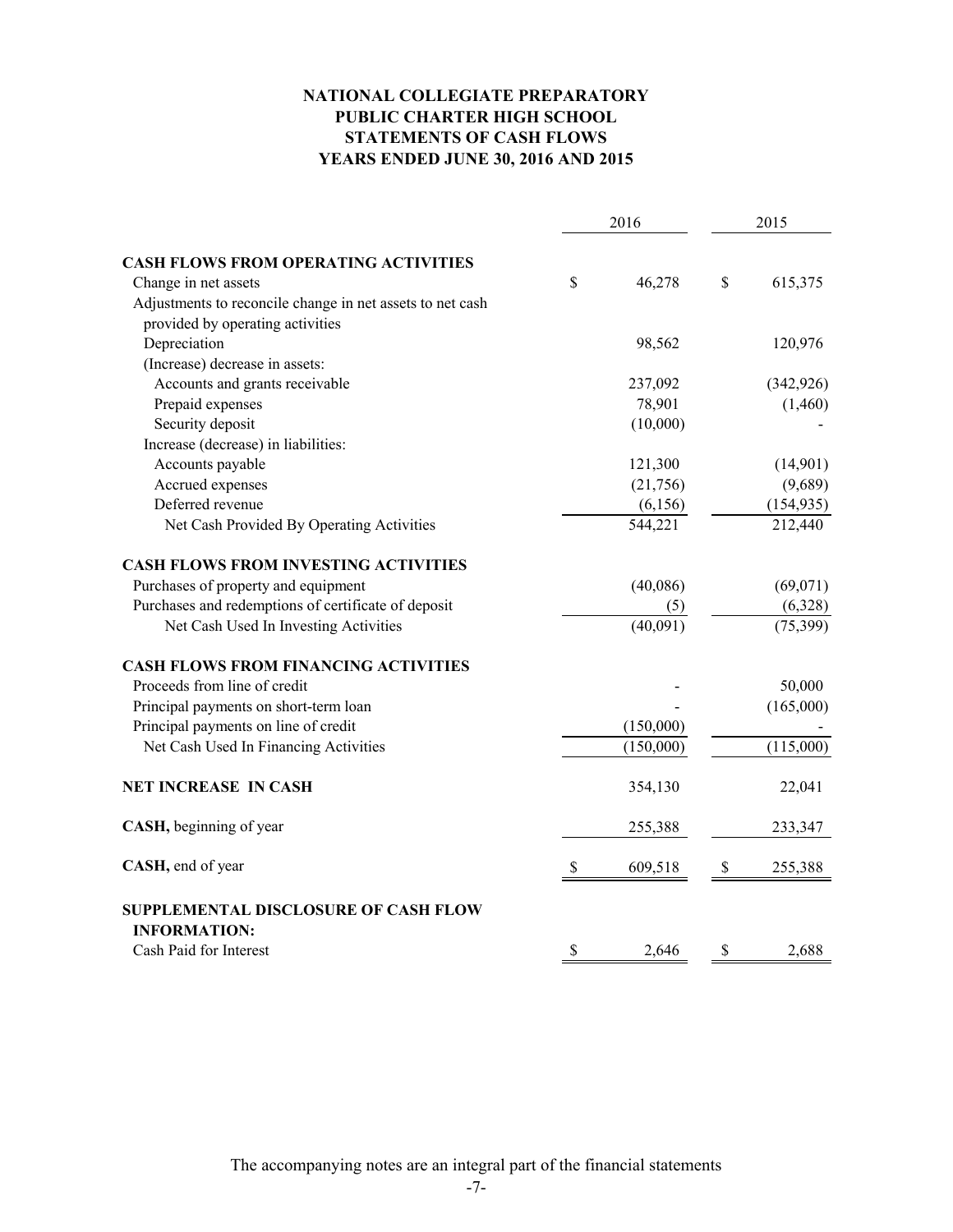## **NOTE A – NATURE OF THE ORGANIZATION**

The National Collegiate Preparatory Public Charter High School (the "School") was incorporated in July 2008 as a public charter school located in Washington, D.C. The School is a 9th-12th grade college preparatory high school that serves students in Washington, DC. The School combines challenging academics with real-world experiences to prepare students for high school achievement, post-secondary success, and global citizenship.

As a D.C. public charter school, the School has a guaranteed funding stream from the District of Columbia (uniform per student funding) and the U.S. federal government (federal formula grants for education and other programs) provided it meets compliance requirements. A D.C. public charter school is considered a Local Educational Agency (LEA) under federal education programs. As a D.C. public charter school, the School enjoys significant freedom from the budget and operational restrictions placed on traditional public schools, allowing it to create a unique educational mission and approach.

## **NOTE B – SUMMARY OF SIGNIFICANT ACCOUNTING POLICIES**

## Basis of Accounting

The School's financial statements are prepared on the accrual basis of accounting. Therefore, revenue and related assets are recognized when earned and expenses and related liabilities are recognized as the obligations are incurred.

### Financial Statement Presentation

Financial statement presentation follows Financial Standards Accounting Board ("FASB") Accounting Standards Codification ("ASC") Topic *Not-for-Profit-Entities*. In accordance with the topic, the School is required to report information regarding its financial position and activities according to three classes of net assets. Accordingly, the net assets of the School and changes therein are classified and reported as follows:

*Unrestricted Net Assets* – Net assets not subject to donor-imposed stipulations.

*Temporarily Restricted Net Assets* – Net assets subject to donor-imposed stipulations that may or will be met by either actions of the School and/or the passage of time. There were no temporarily restricted net assets as of June 30, 2016 or 2015.

*Permanently Restricted Net Assets* – Net assets subject to donor-imposed stipulations that they be maintained permanently by the School. There were no permanently restricted net assets as of June 30, 2016 or 2015.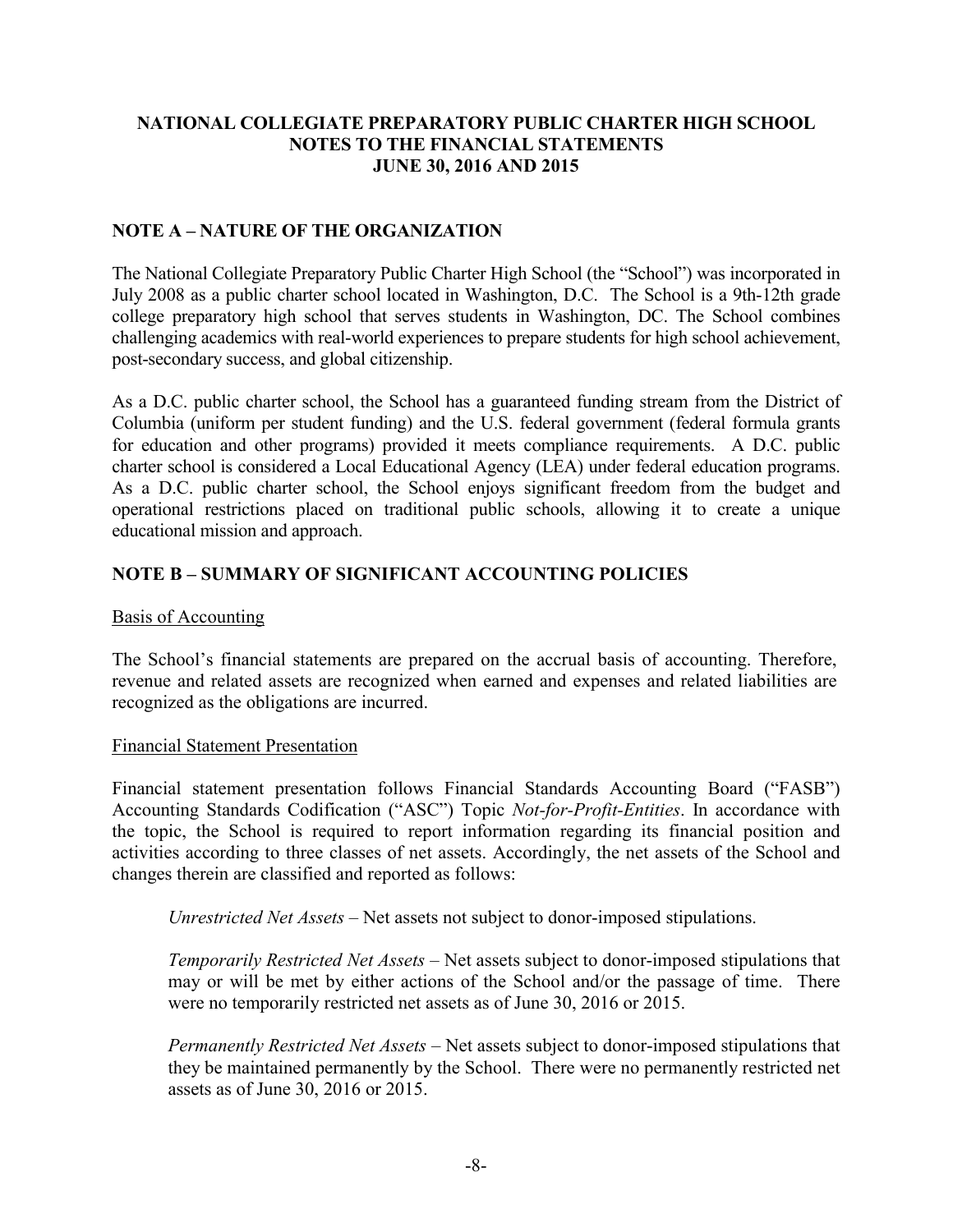(continued)

## **NOTE B – SUMMARY OF SIGNIFICANT ACCOUNTING POLICIES –** continued

#### Accounts and Grants Receivable

Grants receivable consist of unsecured amounts due from public funding sources whose ability to pay are subject to appropriations. The School performs ongoing credit evaluations of its funding sources and generally does not require collateral. Grants receivable are reported net of an allowance for doubtful accounts, if any. The allowance, if any, is estimated based on historical collection trends, the age of outstanding receivable and existing economic conditions. If actual experience changes, revisions to the allowance may be necessary. Due to the nature of funding from the federal government and the District of Columbia, management believes that all receivables will be collected within one year. Therefore, no allowance for doubtful accounts has been recorded. Accounts receivables related to activity fees are recognized at the time the activity had occurred.

#### Property and Equipment

The School capitalizes all expenditures for property and equipment in excess of \$1,000. Property and equipment acquired are recorded at cost or, if donated, at the approximate fair value at the time of donation. Depreciation is computed using the straight-line method over the estimated useful lives of the assets, which range from three to seven years. Maintenance and repairs which do not improve or extend the life of the respective asset are charged to expense when incurred.

### Certificate of Deposit

Includes a certificate of deposit with an original maturity of thirteen months that is valued at cost.

#### Revenue Recognition

Contributions received are recorded as increases in unrestricted, temporarily restricted or permanently restricted net assets, depending on the existence and/or nature of any donor restrictions. When a restriction expires (that is, when a stipulated time restriction ends or the purpose of the restriction is accomplished), temporarily restricted net assets are reclassified to unrestricted net assets and reported in the statement of activities as net assets released from restrictions. When restrictions are met within the same year as restricted funds are contributed, they are classified as unrestricted contributions.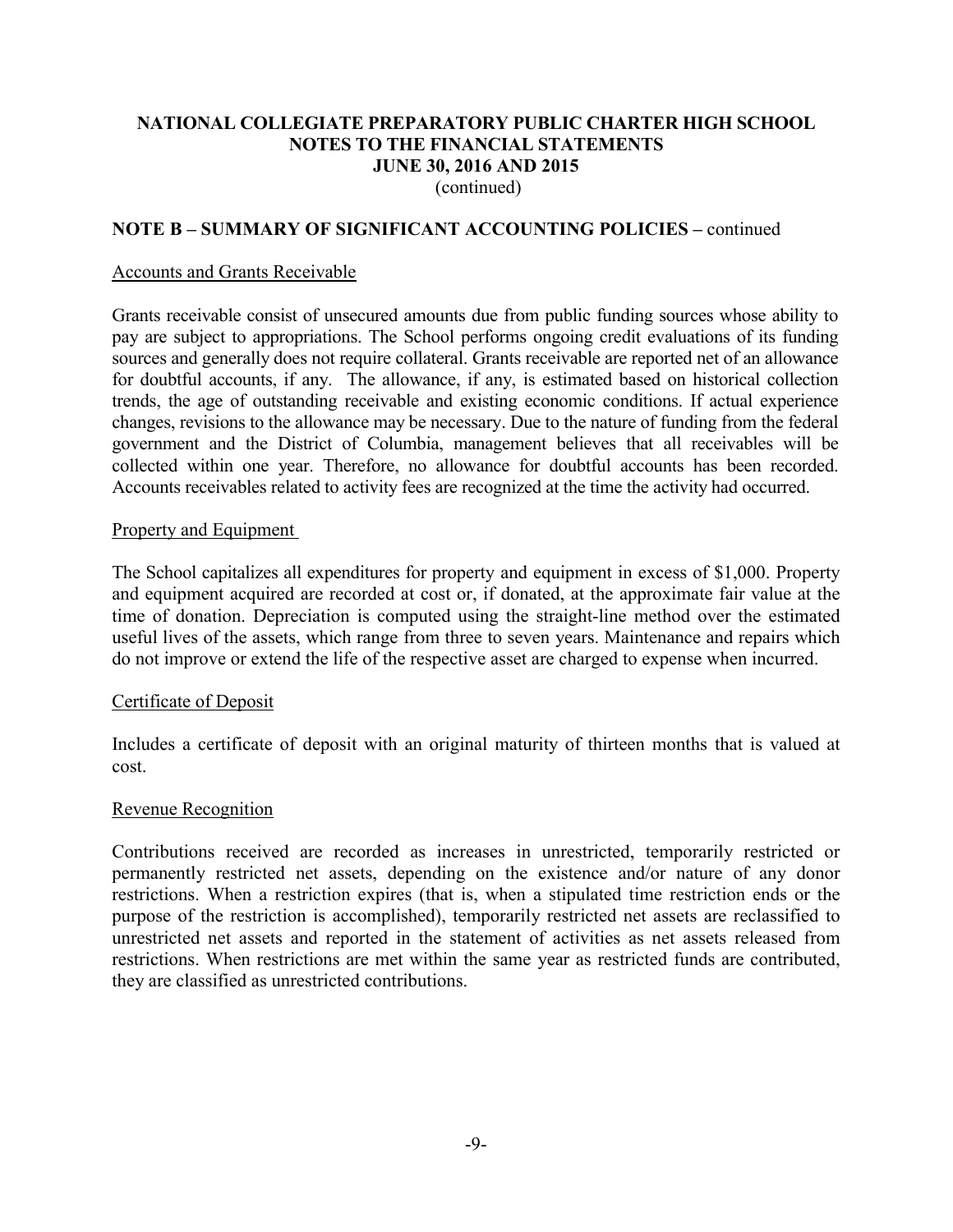(continued)

## **NOTE B – SUMMARY OF SIGNIFICANT ACCOUNTING POLICIES –** continued

#### Revenue Recognition - continued

Federal entitlements and grants are recognized during the period in which the work is performed. Accordingly, grant funds received in the current fiscal year, for work to be performed in the next fiscal year are recorded as deferred revenue.

Per pupil appropriated revenue is recognized during the period for which the associated education services are provided. Per pupil appropriations includes \$1,383,002 and \$1,552,646 for enhancements, such as special education and at risk students, for the years ended June 30, 2016 and 2015, respectively.

Activity fees are recognized at the time of the activity. This revenue represents amounts collected from students for, but not restricted to, field trips, meals, camps and other school related activities.

#### In-Kind Contributions

In-kind contributions are recorded at fair value of the services or items received. The School recognizes in-kind contributions that create or enhance non-financial assets or require specialized skills and are provided by individuals who possess those skills, and would typically need to be purchased if not provided by donation. In-kind services revenue totaled \$250 and \$2,725, respectively as of the years ending June 30, 2016 and 2015.

### Functional Allocation of Expenses

The costs of providing the School's various programs and supporting services have been summarized on a functional basis in the accompanying statement of activities. Accordingly, certain costs have been allocated among the programs, fundraising and supporting services benefited.

#### Use of Estimates

The preparation of financial statements in conformity with accounting principles generally accepted in the United States of America requires management to make certain estimates and assumptions. These estimates affect the reported amounts of assets and liabilities, the disclosure of contingent assets and liabilities at the date of the financial statements, and the reported amounts of revenue and expenses during the reporting period. Actual results could differ from these estimates.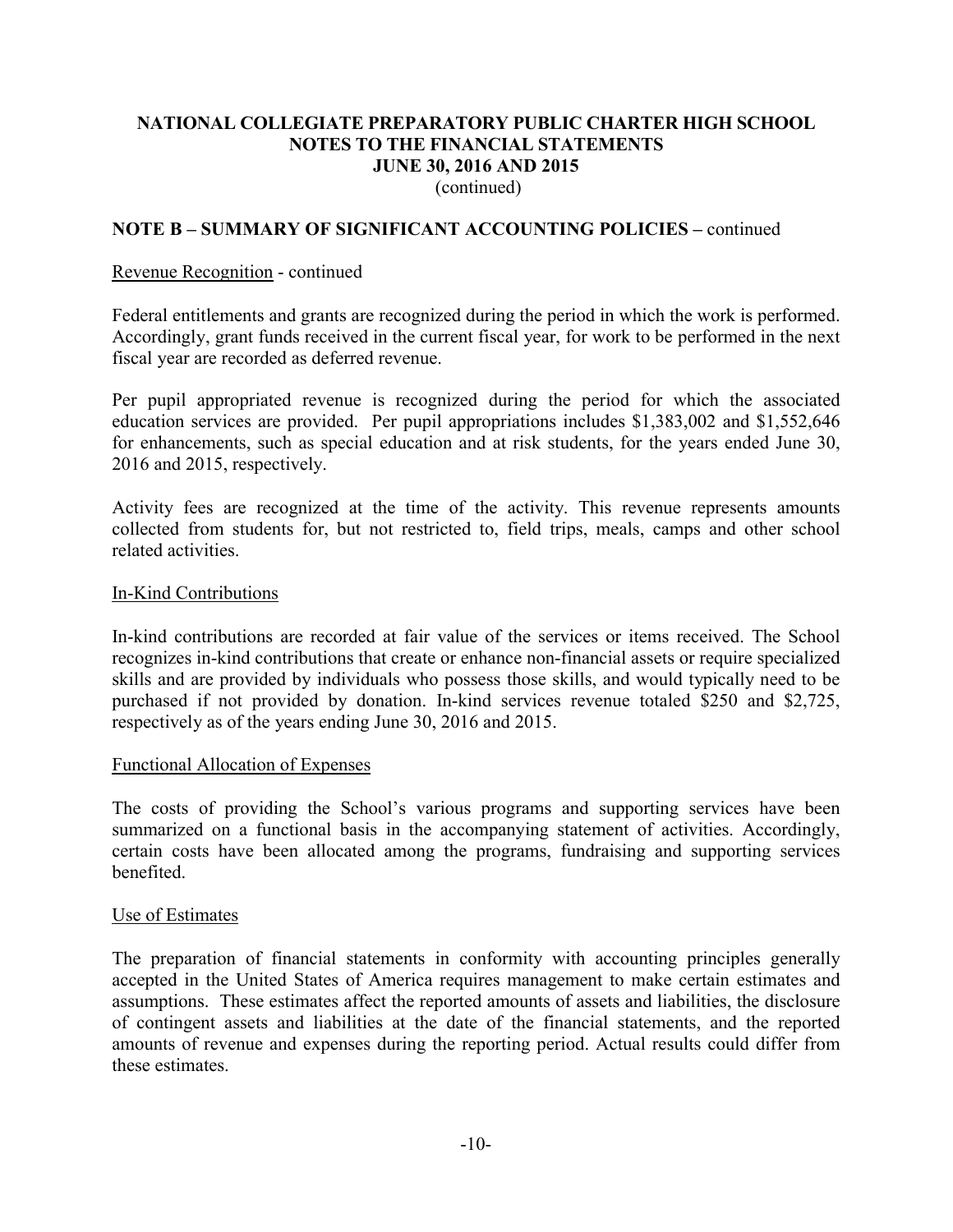#### **NOTE B – SUMMARY OF SIGNIFICANT ACCOUNTING POLICIES –** continued

#### **Reclassification**

Certain amounts in the 2015 financial statements have been reclassified to confirm to present year presentation. Such reclassifications had no effect on previously reported net assets or change in net assets.

#### **NOTE C – INCOME TAXES**

The School is a 501(c)(3) tax-exempt organization under Section 501(a) of the Internal Revenue Code. The School is, however, subject to tax on business income unrelated to its exempt purpose. The School files information returns as required.

The School believes that it has appropriate support for any tax positions taken, and as such, does not have any uncertain tax positions that are material to the financial statements or that would have an effect on its tax-exempt status. There are no unrecognized tax benefits or liabilities that need to be recorded.

The School's information returns are subject to examination by the Internal Revenue Service ("IRS") for a period of three years from the date they were filed, except under certain circumstances. The Form 990 information returns for the years 2012 through 2014 are open for a tax examination by the IRS, although no request has been made as of the date of these financial statements.

#### **NOTE D – PROPERTY AND EQUIPMENT**

Property and equipment consisted of the following for the years ending June 30, 2016 and 2015:

|                                   | 2016 |            | 2015      |  |
|-----------------------------------|------|------------|-----------|--|
| Furniture and equipment           |      | 453,928    | 443,353   |  |
| Computer equipment                |      | 294,239    | 264,728   |  |
| Total                             |      | 748,167    | 708,081   |  |
| Less accumulated depreciation     |      | (555, 270) | (456,708) |  |
| Total Property and Equipment, Net |      | 192,897    | 251,373   |  |

Depreciation expense for the years ended June 30, 2016 and 2015 totaled \$98,562 and \$120,976, respectively.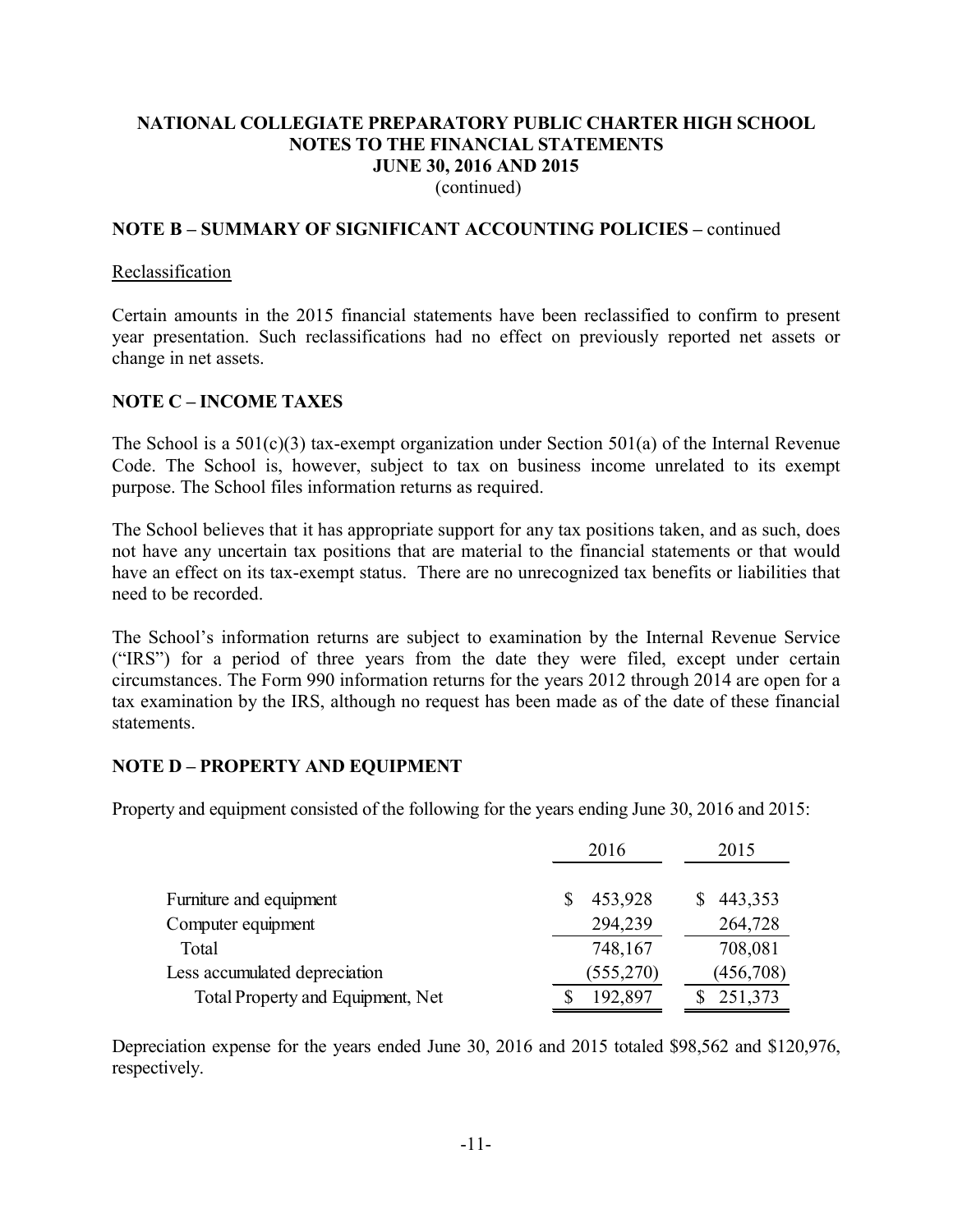(continued)

## **NOTE E – LINE OF CREDIT**

The School had a line of credit agreement with a bank for up to \$200,000 which expired on June 22, 2016. The line of credit agreement was not renewed at that time. The agreement had a variable interest rate equal to the U.S prime rate plus 1% per annum, with a floor of 5% per annum. The agreement was secured by all assets of the School. The outstanding balance under this agreement had to be reduced to, and remain at zero for a period of 30 consecutive days between the date of the agreement and the expiration date. The amounts outstanding on the line as of June 30, 2016 and 2015 were \$0 and \$150,000, respectively.

## **NOTE F – CONCENTRATION OF RISK**

The School is supported primarily by local and federal appropriations and local grants. For the years ended June 30, 2016 and 2015, 91% and 90%, respectively of total revenue was provided by government agencies. Reduction of this source of support would have a significant impact on the School's programs and activities.

The School maintains cash balances at financial institutions deemed to be creditworthy. Balances are insured by the Federal Deposit Insurance Corporation up to \$250,000 per financial institution.

Cash balances may, at times exceed the federally insured limit; however, the School believes it is not exposed to any significant credit risk on cash or cash equivalents.

## **NOTE G – LEASE COMMITMENTS**

The School entered into a lease agreement in August 2012 with the Charter School Incubator Initiative ending on June 30, 2017. The lease contains an option to extend and renew the term for three additional and consecutive five year option terms.

In accordance with the terms of the lease, the School is required to pay a usage fee, or rent, determined with respect to the number of students enrolled. The total annual usage fee is equal to the number of students enrolled on each census date (every October) multiplied by the per pupil facilities allowance received by the School from the District of Columbia, less amounts withheld under the terms of the lease. Accordingly, the School cannot reasonably estimate its future minimum lease liability under the terms of the lease; however, usage fees cannot exceed the facilities allowance received from the District of Columbia, a guaranteed funding source. Rent expense for the years ended June 30, 2016 and 2015 was \$857,750 and \$849,776, respectively.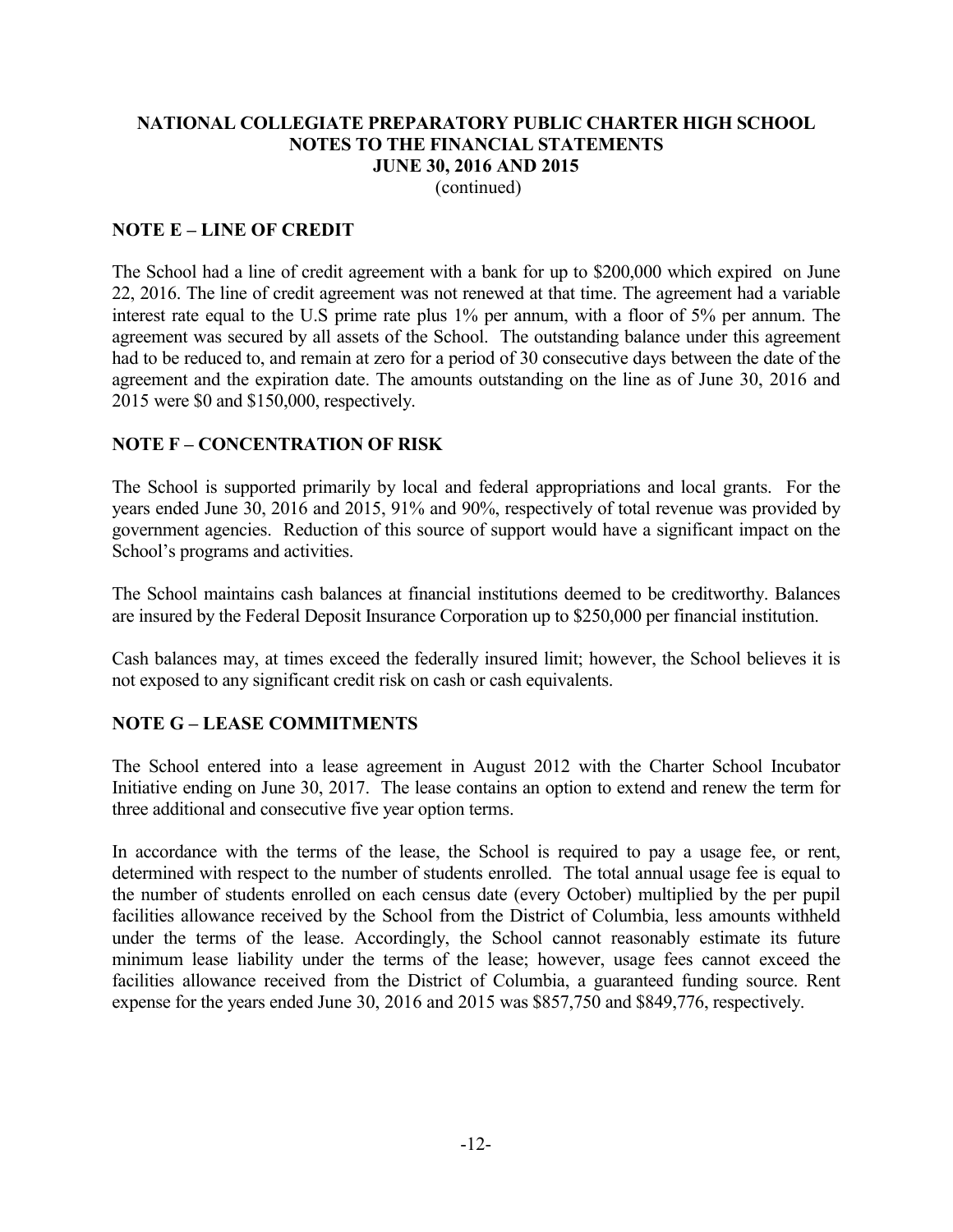(continued)

## **NOTE H – COMMITMENTS AND CONTINGENT LIABILITIES**

The School receives revenue from government grants and contracts that are subject to inspection and audit by the appropriate funding agency. The purpose of those inspections or audits is to determine whether program funds were used in accordance with their respective guidelines and regulations. The potential exists for disallowance of previously funded program costs. The School is of the opinion that disallowance, if any, arising from such inspections or audits will not have a material effect on the financial statements. The School has no provisions for possible disallowance of program costs on its financial statements.

## **NOTE I – SUBSEQUENT EVENTS**

In preparing these financial statements, the School's management has evaluated events and transactions for potential recognition or disclosure through December 2, 2016, the date the financial statements were available to be issued. There were no additional events or transactions that were discovered during the evaluation that required recognition or further disclosure.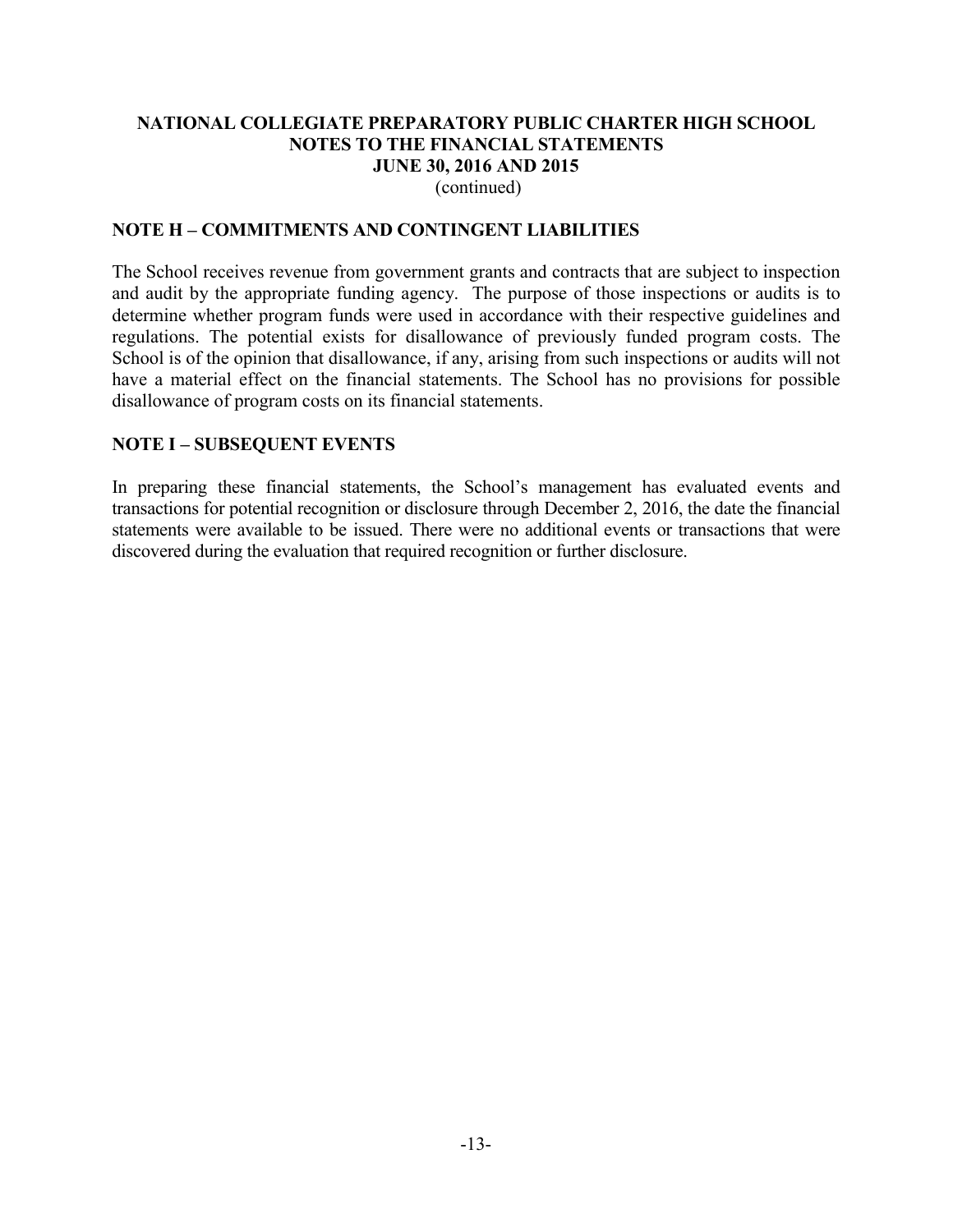

## **Independent Auditor's Report on Internal Control Over Financial Reporting and on Compliance and Other Matters Based on an Audit of Financial Statements Performed in Accordance with** *Government Auditing Standards*

Board of Trustees National Collegiate Preparatory Public Charter High School Washington, DC

We have audited, in accordance with the auditing standards generally accepted in the United States of America and the standards applicable to financial audits contained in the *Government Auditing Standards* issued by the Comptroller General of the United States, the financial statements of National Collegiate Preparatory Public Charter High School (the "School") a nonprofit organization, which comprise the statement of financial position as of June 30, 2016, and the related statements of activities, functional expenses, and cash flows for the year then ended, and the related notes to the financial statements, and have issued our report thereon dated December 2, 2016.

## **Internal Control Over Financial Reporting**

In planning and performing our audit of the financial statements, we considered the School's internal control over financial reporting (internal control) to determine the audit procedures that are appropriate in the circumstances for the purpose of expressing our opinion on the financial statements, but not for the purpose of expressing an opinion on the effectiveness of the School's internal control. Accordingly, we do not express an opinion on the effectiveness of the School's internal control.

A *deficiency in internal control* exists when the design or operation of a control does not allow management or employees, in the normal course of performing their assigned functions, to prevent, or detect and correct misstatements on a timely basis. A *material weakness* is a deficiency, or a combination of deficiencies, in internal control such that there is a reasonable possibility that a material misstatement of the entity's financial statements will not be prevented, or detected and corrected on a timely basis. A *significant deficiency* is a deficiency, or a combination of deficiencies, in internal control that is less severe than a material weakness, yet important enough to merit attention by those charged with governance.

Our consideration of internal control over financial reporting was for the limited purpose described in the first paragraph of this section and was not designed to identify all deficiencies in internal control over financial reporting that might be material weaknesses or significant deficiencies. Given these limitations, during our audit we did not identify any deficiencies in internal control that we consider to be material weaknesses. However, material weaknesses may exist that have not been identified.